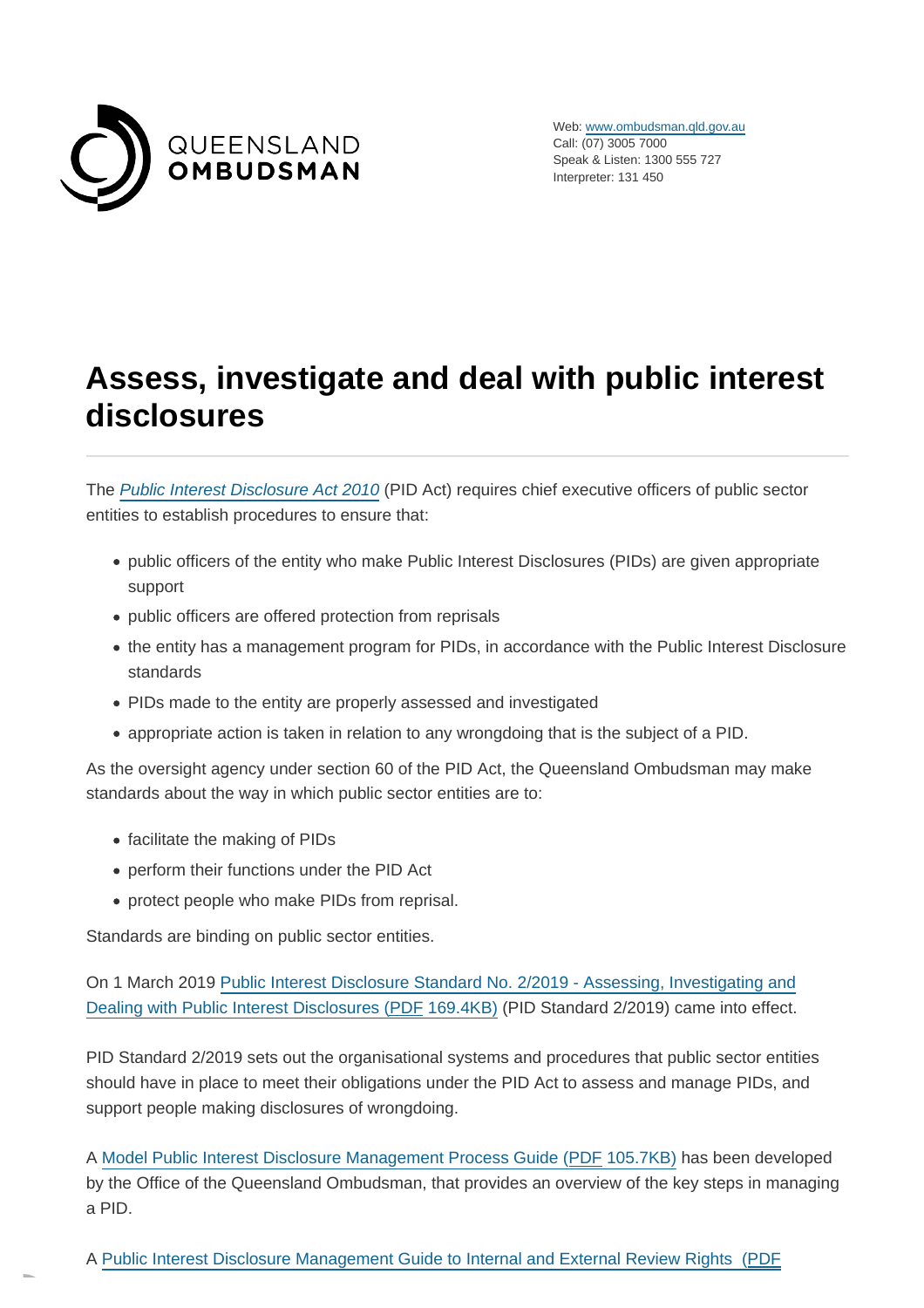[260.1KB\)](https://www.ombudsman.qld.gov.au/ArticleDocuments/512/Model%20Public%20Interest%20Disclosure%20Management%20Guide%20to%20Internal%20and%20External%20Review%20Rights.PDF.aspx) sets out the mechanisms for internal and external review of decisions made under the PID Act.

#### **Assessing information received**

PIDs are reports of wrongdoing or danger, which differ from other complaints in that public sector entities have specific obligations under the PID Act to:

- communicate certain information to the discloser (the person making the PID)
- provide support through the management of the disclosure
- take proactive steps to identify any risks of reprisal and put in place protective measures.

All information received by a public sector entity should be assessed to determine whether it could be a PID.

This includes:

- telephone calls from members of the public
- all correspondence received (emails, letters and faxes)
- written complaints from employees
- verbal concerns raised by employees.

The guide has been designed as a step by step checklist to help entities make a decision as to whether information meets the tests to be assessed as a PID:

- [Public Interest Disclosure Assessment Guide \(PDF](https://www.ombudsman.qld.gov.au/ArticleDocuments/422/PID_Assessment_Guide_January_2019.PDF.aspx) 238.4KB)
- [Public Interest Disclosure Assessment Guide \(DOCX](https://www.ombudsman.qld.gov.au/ArticleDocuments/422/PID%20Assessment%20Guide%20January%202019.docx.aspx) 41.5KB)

The checklist will assist the assessor to decide if the information is:

- an appropriate disclosure
- of public interest information
- made to a proper authority.

### **What if a 'PID' is not a PID?**

Where a person provides information and states that it is a PID, but the information is assessed as not meeting the tests under the PID Act, the agency should make and keep a written record of the assessment decision, including factors considered in reaching that decision.

A written decision should be given to the person explaining:

- the assessment that the information is not a PID
- the information relied on in making that decision
- the name of the delegated officer
- the right of review of the decision and how to exercise that right.

The person should also be advised of how their information will be acted upon, for example, through the entity's complaints management system (CMS), Administrative Action Complaints Process (for a local council) or employee grievance procedure.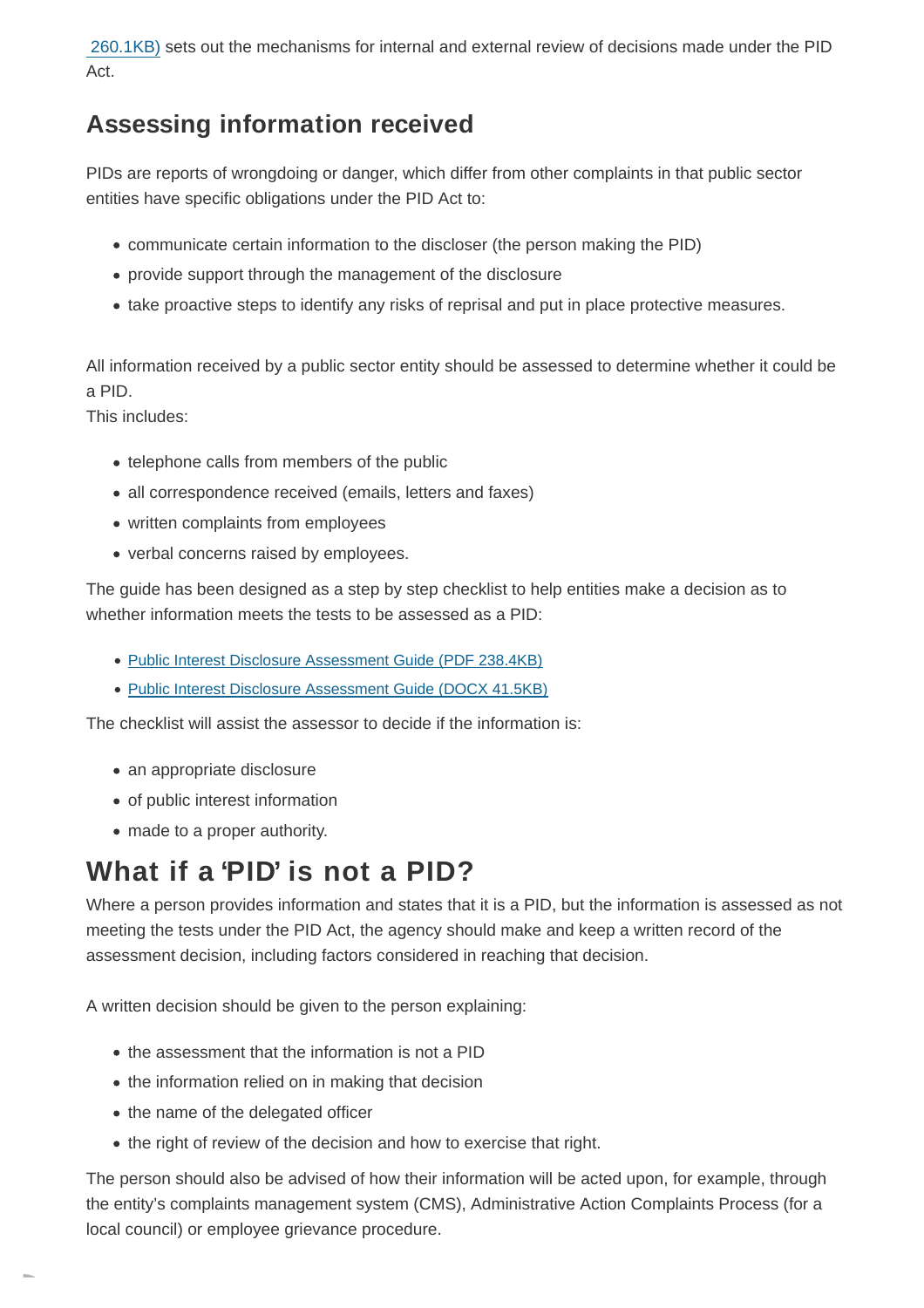## **What if the 'PID' is not made to the 'proper authority'?**

The assessment may determine that the information would be a PID, except that it has not been made to the 'proper authority' (that is, one of the officers or agencies listed in the PID Act who can properly receive a PID).

In accordance with Standard 2/2019, the public sector entity should:

- if contact details are available, seek consent from the discloser to forward the information to a proper authority, or
- if the discloser is anonymous, forward the information to a proper authority, or
- invite the discloser to forward the information to a proper authority and provide them with the information to assist them to do so.

If information is forwarded to another proper authority on behalf of the discloser, this should be confirmed in writing to the discloser for their records.

## **What if there is another, more appropriate 'proper authority'?**

If a public sector entity receives a PID (either directly under section 15 of the PID Act or on referral from a member of the Legislative Assembly under section 34 of the PID Act), it may decide to refer the PID to another proper authority because:

- the PID is about the conduct of the other proper authority
- the PID is about the conduct of an officer of the other proper authority
- the PID is about the public sector entity or another matter, and the other proper authority has the power to investigate or remedy the matter.

The PID Act states at section 31(3) that a public sector entity must not refer the PID to another proper authority if there is an 'unacceptable risk that a reprisal would happen because of the referral'.

The public sector entity should conduct a risk assessment, in consultation with the discloser if practicable. If the discloser is anonymous, the public sector entity should conduct the risk assessment taking into account the information disclosed in the PID and any other information reasonably available. The confidentiality of the discloser should be protected in conducting the risk assessment. The outcome of the risk assessment should be recorded in writing, including the decision whether to proceed to refer the PID and the reasons for that decision.

A [Public Interest Disclosure Risk Assessment and Risk Management Guide \(PDF](https://www.ombudsman.qld.gov.au/ArticleDocuments/422/PID_Risk_Assessment_and_Risk_Management_Guide_January_2019.PDF.aspx) 205KB) has been designed to assist public sector entities to assess the risk of reprisal.

If the PID is forwarded to another proper authority, this should be confirmed in writing to the discloser for their records.

### **Deciding what action to take**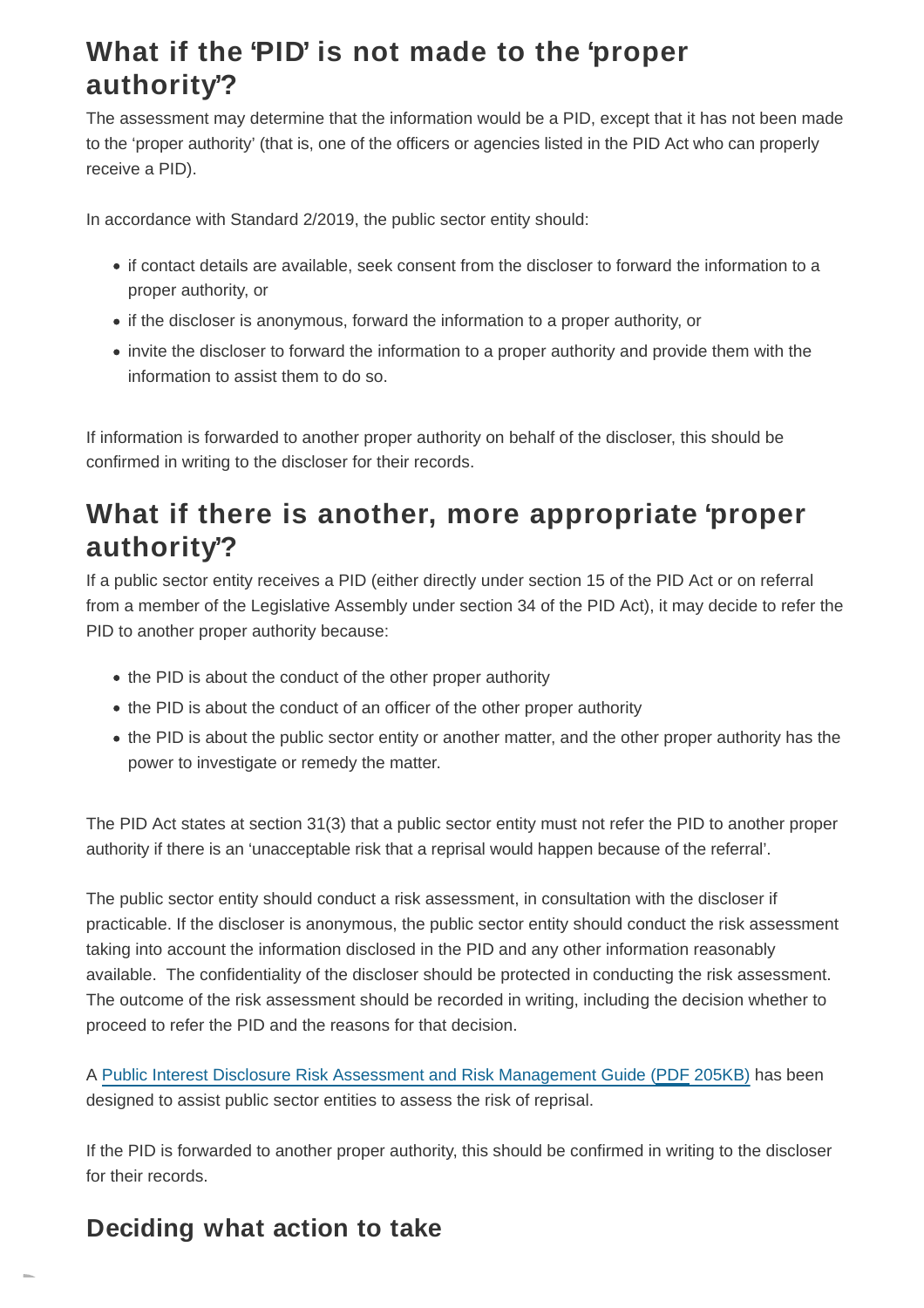Once information has been assessed as a PID, the public sector entity must decide what action to take. Section 30(1) of the PID Act permits the entity to decide not to investigate or deal with a PID if:

- it has already been investigated or dealt with by another appropriate process
- it should be dealt with by another appropriate process
- the age of the information makes it impracticable to investigate
- it is too trivial to warrant investigation and dealing with it would substantially and unreasonably divert resources of the entity from the performance of its functions
- another entity that has jurisdiction to investigate the PID has advised that an investigation is not warranted.

If an entity decides to take no action it must:

- record the information relied upon in making a decision to take no action
- record the ground or grounds under section 30(1) of the PID Act on which it relied to make the decision, the reasons for decision and the delegated officer
- provide the discloser with written reasons for decision
- advise the discloser of their right to request a review by the chief executive officer within 28 days of receiving the written reasons.

Taking action on a PID need not necessarily involve a complex, costly investigation. Depending upon the nature of the information disclosed, options may include:

- managing the PID in accordance with the entity's complaints management system (CMS) or Administrative Action Complaints Process (for a local council)
- managing the PID in accordance with the entity's employee grievance procedure
- conducting an audit
- conducting a review of the implementation of or effectiveness of policies or procedures.

However, where the PID concerns corrupt conduct, the entity is required to refer the matter to the Crime and Corruption Commission (CCC) in accordance with sections 37-39 of the Crime and Corruption Act 2001, and be guided by the CCC on what action to take.

### **Keeping the discloser informed**

When a PID has been made, the PID Act requires that the discloser be provided with:

- written confirmation of the receipt of the PID
- a written description of the action taken or proposed to be taken in respect of the PID.

In practice, PIDs often take some time to be resolved and regular communication with the discloser and updates on the action being taken will reassure the discloser that the PID is being taken seriously.

### **Assessing and managing the risk of reprisal**

As soon as possible after receiving a PID, the chief executive of a public sector entity must determine the level of protection and support appropriate for a discloser by conducting a risk assessment.

A [Public Interest Disclosure Risk Assessment and Risk Management Guide \(PDF](https://www.ombudsman.qld.gov.au/ArticleDocuments/422/PID_Risk_Assessment_and_Risk_Management_Guide_January_2019.PDF.aspx) 205KB) has been designed to assist public sector entities to [assess the risk of reprisal](https://www.ombudsman.qld.gov.au/improve-public-administration/public-interest-disclosures/public-interest-disclosure-resources/public-interest-disclosure-assessment-resources) and to manage the reprisal risk to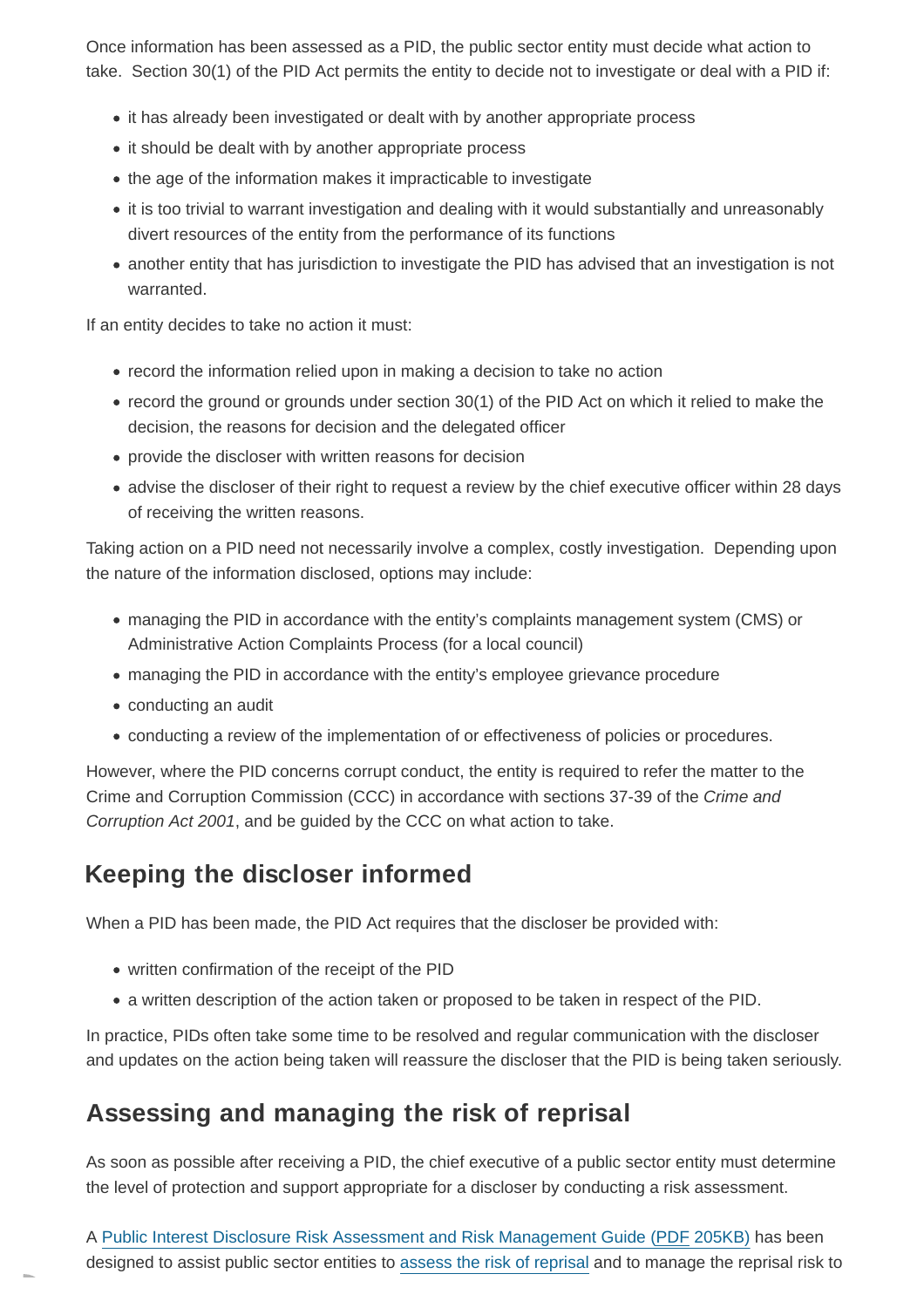parties that are involved in a PID.

Managing [confidentiality](https://www.ombudsman.qld.gov.au/improve-public-administration/public-interest-disclosures/what-are-an-agency-s-public-interest-disclosure-obligations/record-and-report-public-interest-disclosures) is one strategy for helping reduce the risk reprisal.

#### **Providing support to disclosers**

Research shows that one of the most effective ways to protect a discloser from experiencing negative consequences from making a PID is to provide effective support.

The PID Act requires that chief executive officers must establish reasonable procedures to ensure that disclosers are given appropriate support. PID Standard 2/2019 provides further guidance on the requirements public sector entities need to comply with.

A PID Support Officer should be assigned to the discloser as soon as practicable after the PID is assessed.

When selecting a PID Support Officer for a discloser consider:

- Does the officer have appropriate authority and knowledge about PID processes?
- Is the officer sufficiently removed from the current PID process?
- Does the officer have an established relationship with the discloser or do they have the ability to build necessary rapport?
- What assistance will the discloser need (or are they likely to need) and is the proposed officer available and able to provide that assistance?

The nominated PID Support Officer should be briefed about their role and the PID case, but only to the extent necessary to provide effective support. They should also be advised of their obligations in relation to confidentiality under section 65 of the PID Act.

Depending on the nature and context of the PID, the PID Support Officer's role may include:

- acknowledging to the discloser that making the PID was the right thing to do and is appreciated by the entity
- reaffirming that the discloser will be supported
- providing practical support such as helping the discloser to manage their expectations and mentally prepare for stressful situations
- providing information about the process (including confirming that the investigator's primary role is to objectively investigate the matter) and providing updates about the case to the discloser
- providing information about access to professional support services such as employee assistance
- monitoring for signs of detriment or reprisal
- proactively contacting the discloser to check on their well-being.

In addition to the nominated PID Support Officer, in some cases it may be appropriate for the entity to nominate a peer support officer for a discloser who is an employee. For example, a trusted and experienced colleague may be well positioned to offer additional support to the discloser by being a sounding board and offering positive reinforcement. In some circumstances, it may be appropriate for a peer support officer to attend interviews or meetings with the discloser. Where a peer support officer role is being considered, the discloser and the entity's PID Coordinator should be consulted to